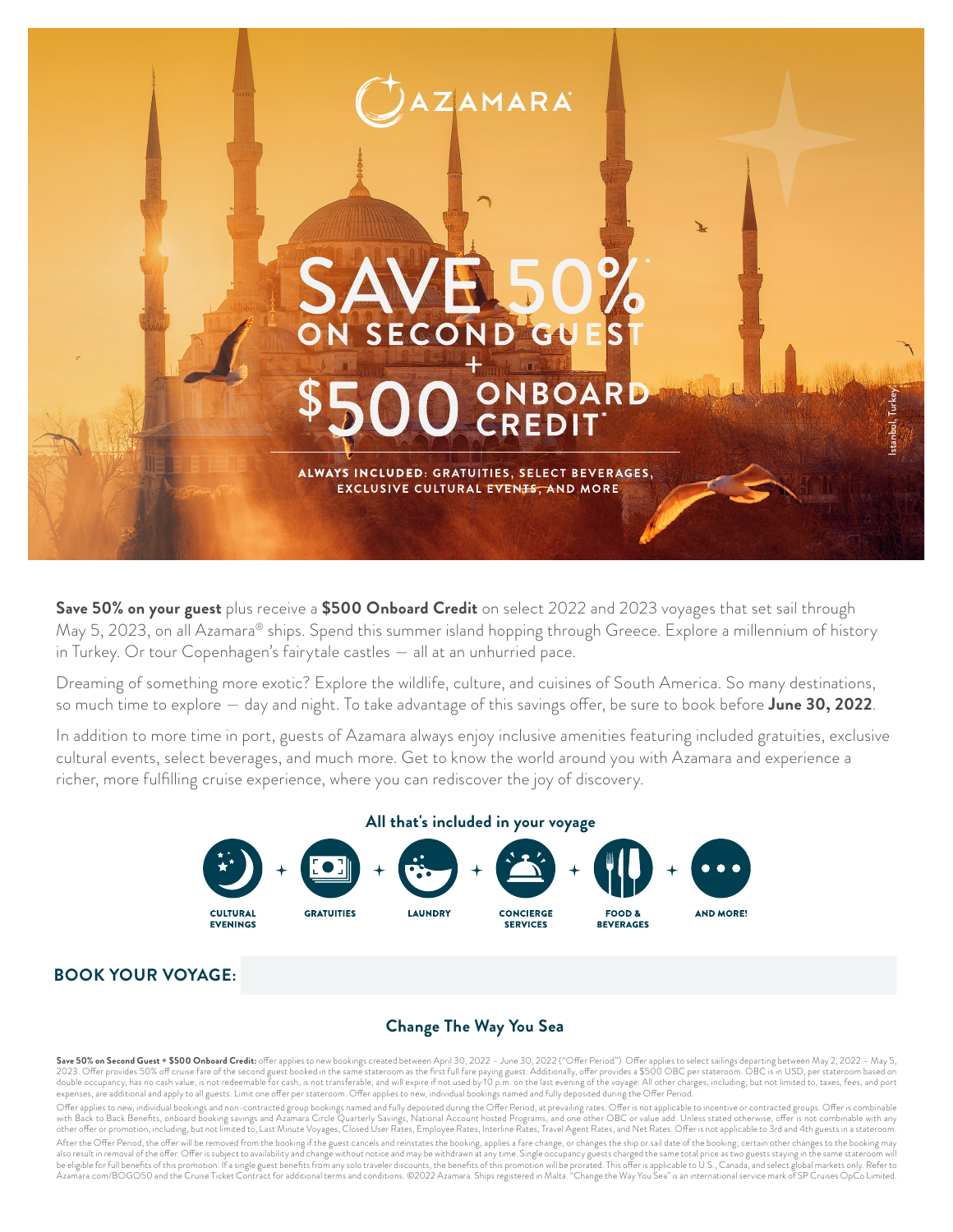### **SAVE 50% ON YOUR GUEST + RECEIVE A \$500 ONBOARD CREDIT ON SELECT 2022 & 2023 VOYAGES SAILING THROUGH MAY 5, 2023 | BOOK BY JUNE 30, 2022**

|                  | <b>SAIL DATE</b>      |           | <b>NIGHTS</b>   | <b>VOYAGE NAME</b>                                | <b>EMBARK PORT</b>          | <b>DEBARK PORT</b>                                   |
|------------------|-----------------------|-----------|-----------------|---------------------------------------------------|-----------------------------|------------------------------------------------------|
| AZAMARA PURSUIT® | 5-MAY-22              |           | 12              | Greece & Turkey Voyage                            | Istanbul, Turkey            | Athens (Piraeus), Greece                             |
|                  | 17-MAY-22             |           | 9               | Mediterranean Mosaic Voyage                       | Athens (Piraeus), Greece    | Barcelona, Spain                                     |
|                  | 26-MAY-22             |           | 5               | Grand Prix Weekend Voyage                         | Barcelona, Spain            | Barcelona, Spain                                     |
|                  | 31-MAY-22             | $\bullet$ | 7               | Spain Intensive Voyage                            | Barcelona, Spain            | Lisbon, Portugal                                     |
|                  | 7-JUN-22              |           | 10              | Northern Cities Voyage                            | Lisbon, Portugal            | Stockholm, Sweden                                    |
|                  | 29-JUN-22             |           | 7               | Norway Intensive Voyage                           | Oslo, Norway                | Copenhagen, Denmark                                  |
|                  | $6$ -JUL-22           |           | $10$            | <b>Baltic Capitals Voyage</b>                     | Copenhagen, Denmark         | Stockholm, Sweden                                    |
|                  | 16-JUL-22             |           | 11              | <b>Baltic Capitals Voyage</b>                     | Stockholm, Sweden           | Southampton, England                                 |
|                  | 27-JUL-22             | $\bullet$ | 11              | Ireland Intensive Voyage                          | Southampton, England        | Dublin, Ireland                                      |
|                  | 7-AUG-22              | $\bullet$ | 9               | Iceland Intensive Voyage                          | Dublin, Ireland             | Reykjavik, Iceland                                   |
|                  | 16-AUG-22             | $\bullet$ | 9               | Iceland Intensive Voyage                          | Reykjavik, Iceland          | Copenhagen, Denmark                                  |
|                  | 25-AUG-22             |           | 12              | Baltic & Amsterdam Voyage                         | Copenhagen, Denmark         | Amsterdam, Netherlands                               |
|                  | 6-SEP-22              | $\bullet$ | 11              | France Intensive Voyage                           | Amsterdam, Netherlands      | Bordeaux, France                                     |
|                  | 17-SEP-22             | $\bullet$ | 13              | Spain Intensive Voyage                            | Bordeaux, France            | Barcelona, Spain                                     |
|                  | 30-SEP-22             |           | 10              | Amalfi & Dalmatian Coasts                         | Barcelona, Spain            | Bologna (Ravenna), Italy                             |
|                  | 10-OCT-22             | $\bullet$ | 7               | Croatia Intensive Voyage                          | Bologna (Ravenna), Italy    | Bologna (Ravenna), Italy                             |
|                  | 17-OCT-22             | $\bullet$ | 10 <sup>°</sup> | Greece Intensive Voyage                           | Bologna (Ravenna), Italy    | Athens (Piraeus), Greece                             |
|                  | 27-OCT-22             | $\bullet$ | 8               | Turkey Intensive Voyage                           | Athens (Piraeus), Greece    | Athens (Piraeus), Greece                             |
|                  | 4-NOV-22              |           | 15              | Pharaohs, Kings & Emperors                        | Athens (Piraeus), Greece    | Rome (Civitavecchia), Italy                          |
|                  | 19-NOV-22             |           | 11              | Spain Intensive Voyage                            | Rome (Civitavecchia), Italy | Lisbon, Portugal                                     |
|                  | 30-NOV-22             |           | 16              | Portuguese Pursuit Voyage                         | Lisbon, Portugal            | Rio De Janeiro, Brazil                               |
|                  | 16-DEC-22             |           | 14              | Argentina, Uruguay & Brazil                       | Rio De Janeiro, Brazil      | Rio De Janeiro, Brazil                               |
|                  | 7-JAN-23              |           | 17              | Antarctica Pursuit Voyage                         | Buenos Aires, Argentina     | Buenos Aires, Argentina                              |
|                  | 24-JAN-23             |           | 17              | Falklands & Fjords Voyage                         | Buenos Aires, Argentina     | Buenos Aires, Argentina                              |
|                  | 10-FEB-23             |           | 15              | Carnival In Rio Voyage                            | Buenos Aires, Argentina     | Buenos Aires, Argentina                              |
|                  | 25-FEB-23             |           | 10              | Argentina, Uruguay & Brazil                       | Buenos Aires, Argentina     | Rio De Janeiro, Brazil                               |
|                  | 7-MAR-23              |           | 16              | Portuguese Pursuit Voyage                         | Rio De Janeiro, Brazil      | Lisbon, Portugal                                     |
|                  |                       |           |                 |                                                   |                             |                                                      |
| íш               | 26-MAY-22<br>5-JUN-22 |           | 10 <sup>°</sup> | Greece Intensive Voyage<br>Greece & Turkey Voyage | Athens (Piraeus), Greece    | Athens (Piraeus), Greece<br>Athens (Piraeus), Greece |
|                  |                       |           | 12              |                                                   | Athens (Piraeus), Greece    |                                                      |
|                  | 17-JUN-22             | $\bullet$ | 10              | Greece Intensive Voyage                           | Athens (Piraeus), Greece    | Athens (Piraeus), Greece                             |
|                  | 27-JUN-22             |           | 12              | Greece & Turkey Voyage                            | Athens (Piraeus), Greece    | Athens (Piraeus), Greece                             |
|                  | $9-JUL-22$            | $\bullet$ | 9               | Greece Intensive Voyage                           | Athens (Piraeus), Greece    | Bologna (Ravenna), Italy                             |
|                  | 18-JUL-22             |           | 12              | Classic Med Voyage                                | Bologna (Ravenna), Italy    | Barcelona, Spain                                     |
|                  | 30-JUL-22             | $\bullet$ | 7               | France Intensive Voyage                           | Barcelona, Spain            | Genoa, Italy                                         |
|                  | 6-AUG-22              | $\bullet$ | 11              | Italy Intensive Voyage                            | Genoa, Italy                | Bologna (Ravenna), Italy                             |
|                  | 17-AUG-22             |           | 9               | Mediterranean Mosaic Voyage                       | Bologna (Ravenna), Italy    | Athens (Piraeus), Greece                             |
|                  | 26-AUG-22             |           | 11              | Greece & Turkey Voyage                            | Athens (Piraeus), Greece    | Istanbul, Turkey                                     |
|                  | 6-SEP-22              |           | 11              | Greece & Turkey Voyage                            | Istanbul, Turkey            | Athens (Piraeus), Greece                             |
|                  | 24-SEP-22             |           | 12              | Greece Intensive Voyage                           | Athens (Piraeus), Greece    | Bologna (Ravenna), Italy                             |
|                  | $6$ -OCT-22           |           | 12              | Adriatic Wonders Voyage                           | Bologna (Ravenna), Italy    | Athens (Piraeus), Greece                             |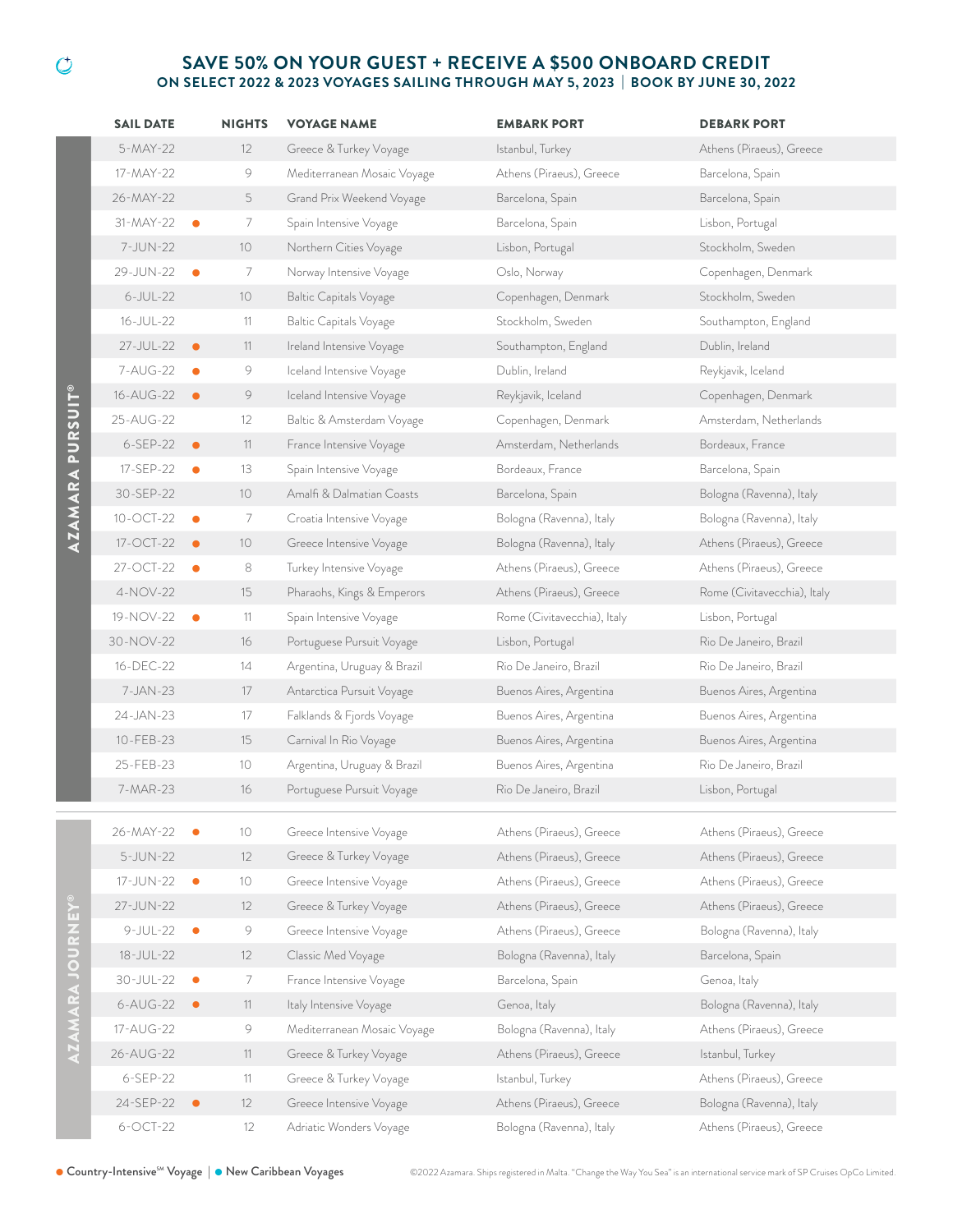### **SAVE 50% ON YOUR GUEST + RECEIVE A \$500 ONBOARD CREDIT ON SELECT 2022 & 2023 VOYAGES SAILING THROUGH MAY 5, 2023 | BOOK BY JUNE 30, 2022**

|                                         | <b>SAIL DATE</b>        | <b>NIGHTS</b>     | <b>VOYAGE NAME</b>              | <b>EMBARK PORT</b>            | <b>DEBARK PORT</b>            |
|-----------------------------------------|-------------------------|-------------------|---------------------------------|-------------------------------|-------------------------------|
| ≝<br>มี<br>D<br>$\overline{\mathbf{o}}$ | 18-OCT-22 ●             | 10 <sup>°</sup>   | Greece Intensive Voyage         | Athens (Piraeus), Greece      | Athens (Piraeus), Greece      |
|                                         | 28-OCT-22               | 11                | Ancient Civilizations Voyage    | Athens (Piraeus), Greece      | Athens (Piraeus), Greece      |
|                                         | 8-NOV-22                | 11                | Ancient Civilizations Voyage    | Athens (Piraeus), Greece      | Athens (Piraeus), Greece      |
|                                         | 19-NOV-22               | 10                | Mediterranean Journey Voyage    | Athens (Piraeus), Greece      | Lisbon, Portugal              |
|                                         | 29-NOV-22               | 21                | Western Africa Voyage           | Lisbon, Portugal              | Cape Town, South Africa       |
|                                         | 20-DEC-22<br>$\bullet$  | 14                | South Africa Intensive Holiday  | Cape Town, South Africa       | Cape Town, South Africa       |
|                                         | $3-JAN-23$<br>$\bullet$ | $12 \overline{ }$ | South Africa Intensive Voyage   | Cape Town, South Africa       | Cape Town, South Africa       |
|                                         | 15-JAN-23<br>$\bullet$  | 12                | South Africa Intensive Voyage   | Cape Town, South Africa       | Cape Town, South Africa       |
|                                         | 27-JAN-23<br>$\bullet$  | 12                | South Africa Intensive Voyage   | Cape Town, South Africa       | Cape Town, South Africa       |
|                                         | 8-FEB-23<br>$\bullet$   | $12 \overline{ }$ | South Africa Intensive Voyage   | Cape Town, South Africa       | Cape Town, South Africa       |
|                                         | 20-FEB-23<br>$\bullet$  | 12                | South Africa Intensive Voyage   | Cape Town, South Africa       | Cape Town, South Africa       |
|                                         | 4-MAR-23                | 21                | Western Africa Voyage           | Cape Town, South Africa       | Lisbon, Portugal              |
|                                         | 8-MAY-22<br>$\bullet$   | 11                | Spain Intensive Voyage          | Rome (Civitavecchia), Italy   | Lisbon, Portugal              |
|                                         | 26-MAY-22               | 9                 | Spring Med & Grand Prix Voyage  | Barcelona, Spain              | Barcelona, Spain              |
|                                         | 11-JUN-22<br>$\bullet$  | 8                 | Spain Intensive Voyage          | Barcelona, Spain              | Lisbon, Portugal              |
|                                         | 19-JUN-22               | 9                 | Summer Solstice Voyage          | Lisbon, Portugal              | Copenhagen, Denmark           |
|                                         | 28-JUN-22               | 14                | <b>Baltic Capitals Voyage</b>   | Copenhagen, Denmark           | Southampton, England          |
|                                         | 12-JUL-22               | 13                | British Isles Voyage            | Southampton, England          | Dublin, Ireland               |
|                                         | 25-JUL-22<br>$\bullet$  | 14                | Norway Intensive Voyage         | Dublin, Ireland               | Amsterdam, Netherlands        |
|                                         | 8-AUG-22<br>$\bullet$   | 12                | Scotland Intensive Voyage       | Amsterdam, Netherlands        | Dublin, Ireland               |
|                                         | 20-AUG-22<br>$\bullet$  | 10                | Ireland Intensive Voyage        | Dublin, Ireland               | Southampton, England          |
|                                         | 30-AUG-22               | 10                | Wine & Culture Voyage           | Southampton, England          | Lisbon, Portugal              |
|                                         | 9-SEP-22<br>$\bullet$   | 8                 | Spain Intensive Voyage          | Lisbon, Portugal              | Barcelona, Spain              |
| RA QUEST®                               | 17-SEP-22               | 10                | Islands Of The Med Voyage       | Barcelona, Spain              | Athens (Piraeus), Greece      |
|                                         | 27-SEP-22<br>$\bullet$  | 10                | Greece Intensive Voyage         | Athens (Piraeus), Greece      | Bologna (Ravenna), Italy      |
|                                         | 7-OCT-22<br>$\bullet$   | 8                 | Croatia Intensive Voyage        | Bologna (Ravenna), Italy      | Athens (Piraeus), Greece      |
|                                         | 15-OCT-22<br>$\bullet$  | 7                 | Greece Intensive Voyage         | Athens (Piraeus), Greece      | Athens (Piraeus), Greece      |
|                                         | 15-NOV-22               | 11                | Arabia & World Cup Voyage       | Dubai, United Arab Emirates   | Dubai, United Arab Emirates   |
| <b>AZAMA</b>                            | 26-NOV-22               | 14                | India & Sri Lanka Voyage        | Dubai, United Arab Emirates   | Singapore                     |
|                                         | 10-DEC-22               | 11                | Bali & Western Australia Voyage | Singapore                     | Perth (Fremantle), Australia  |
|                                         | 21-DEC-22<br>$\bullet$  | 14                | Australia Intensive Voyage      | Perth (Fremantle), Australia  | Melbourne, Australia          |
|                                         | $4-JAN-23$              | 17                | Australia & New Zealand Voyage  | Melbourne, Australia          | Auckland, New Zealand         |
|                                         | $21 - JAN - 23$         | 16                | New Zealand & Australia Voyage  | Auckland, New Zealand         | Sydney (White Bay), Australia |
|                                         | 6-FEB-23<br>$\bullet$   | 13                | Australia Intensive Voyage      | Sydney (White Bay), Australia | Perth (Fremantle), Australia  |
|                                         | 19-FEB-23               | 16                | Western Australia To Asia       | Perth (Fremantle), Australia  | Hong Kong, China              |
|                                         | 7-MAR-23                | 12                | Hong Kong To Tokyo Voyage       | Hong Kong, China              | Tokyo, Japan                  |
|                                         | 19-MAR-23<br>$\bullet$  | 15                | Japan Intensive Voyage          | Tokyo, Japan                  | Tokyo, Japan                  |
|                                         | 3-APR-23<br>$\bullet$   | 15                | Japan Intensive Voyage          | Tokyo, Japan                  | Tokyo, Japan                  |
|                                         | 18-APR-23               | 17                | Springtime In Asia Voyage       | Tokyo, Japan                  | Singapore                     |
|                                         | 5-MAY-23                | 23                | Spice Route Voyage              | Singapore                     | Athens (Piraeus), Greece      |